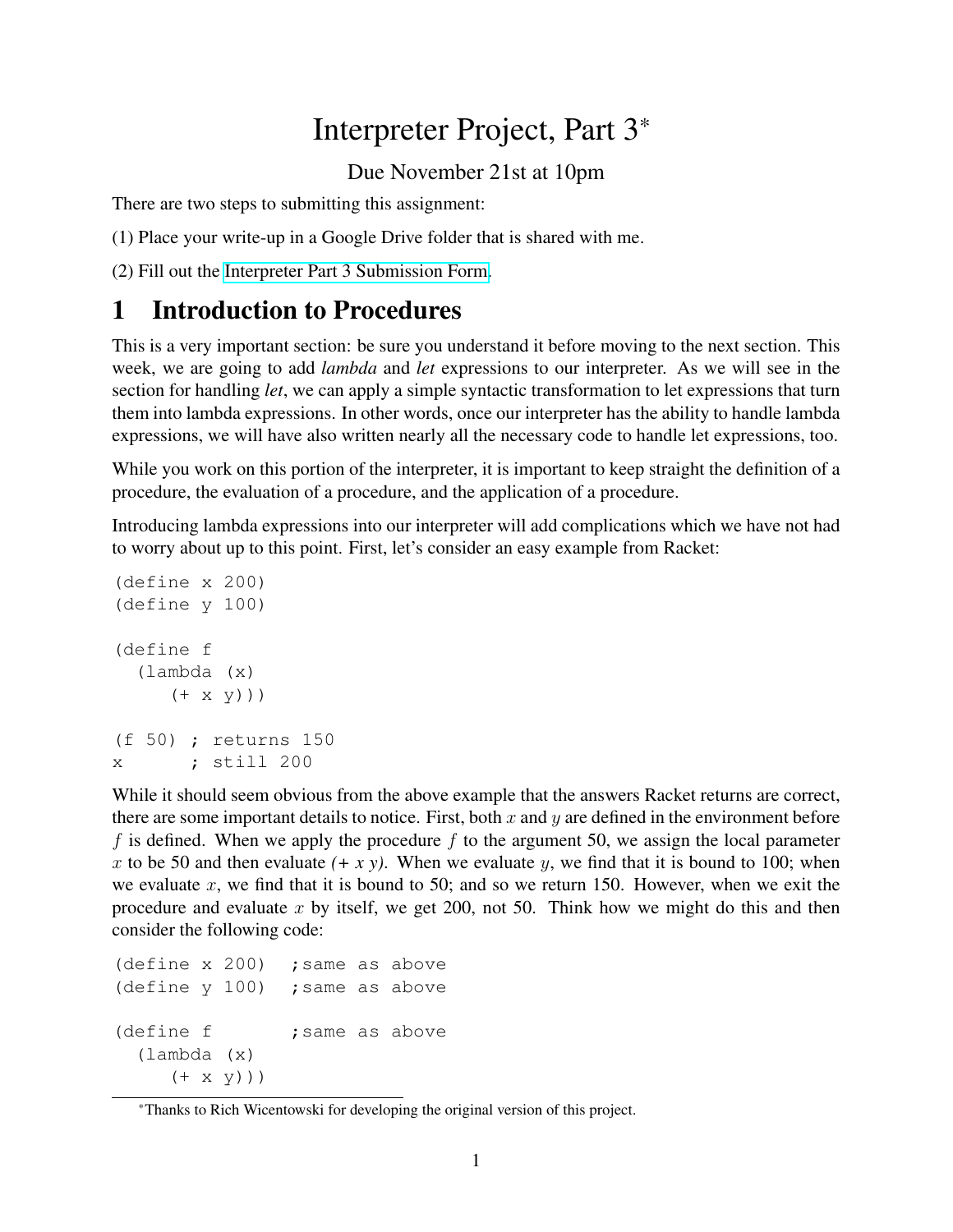```
(define g
  (lambda (y)
     (f y))(g 50) ; ???
y ; still 100
```
Now things have become more interesting. Just before we apply the procedure q to 50, x and y are still bound to 200 and 100, respectively. When we apply q to 50, the local variable y in q gets bound to 50, so  $(g 50)$  evaluates to  $(f 50)$  in an environment where x is 200 and y is now 50. When we apply f to 50, the local variable x gets bound to 50. So, what does  $(+ x y)$  evaluate to?

You'll find that Racket evaluates  $(+ x y)$  to be 150. This may seem odd. Why? Well, we know that the local variable x will evaluate to 50, leaving us only to evaluate y. So, what is  $y$ ? Notice that there are two plausible answers here. If you thought that since y was bound to 50 in q, y should now be 50 in  $f$ , then you thought that Racket uses dynamic scoping. Although some implementations of Lisp, the language that Racket was derived from, use dynamic scoping, Racket does not.

If you thought that *(+ x y)* should be 150, then you thought that Racket uses static scoping, and you would be correct.<sup>[1](#page-1-0)</sup> Static scoping says that the environment where you define a procedure should be the environment in which you apply the procedure. Let's see what that means by taking a look at how we will implement it.

The way that static scoping is implemented is through the creation of a closure. When a procedure, such as *(lambda (x) (+ x y))*, is defined, we will create a closure which will contain the actual definition of the procedure, as well as the environment in which it is defined.

When we go to define the procedure  $f$ , the environment contains a single frame with two bindings. (For this example, we will exclude the primitives and use cons pairs instead of mcons pairs to make it easier to read.) So, when we define f, the environment would be: *(((y 100) (x 200)))*. The closure we create will have both the definition of the procedure, and this environment. To help us differentiate between closures and primitives in our interpreter, we will tag the list with the symbol closure. So, the closure we create for this procedure will look like this:

```
(closure (lambda (x) (+ x y)) (( (y 100) (x 200))))
```
At the start of this portion of the interpreter, I said that it was important to keep the definition, evaluation and application of lambda expressions separate. The code *(lambda (x) (+ x y))* is the definition of a procedure which evaluates to be a closure (such as the one above).

If we define a variable to be a procedure, as we do with f when we say *(define f (lambda (x) (+ x*  $y$ ))), then we simply add a new binding to our environment which binds f to the closure. (If you go poking around in the details, you'll find that this gives us an odd-looking recursively defined environment because the variable  $f$  is stored in the environment as being bound to a closure which itself stores the environment.)

<span id="page-1-0"></span><sup>&</sup>lt;sup>1</sup>Most modern programming languages, for example C, C++, Java, and Racket, all use static scoping.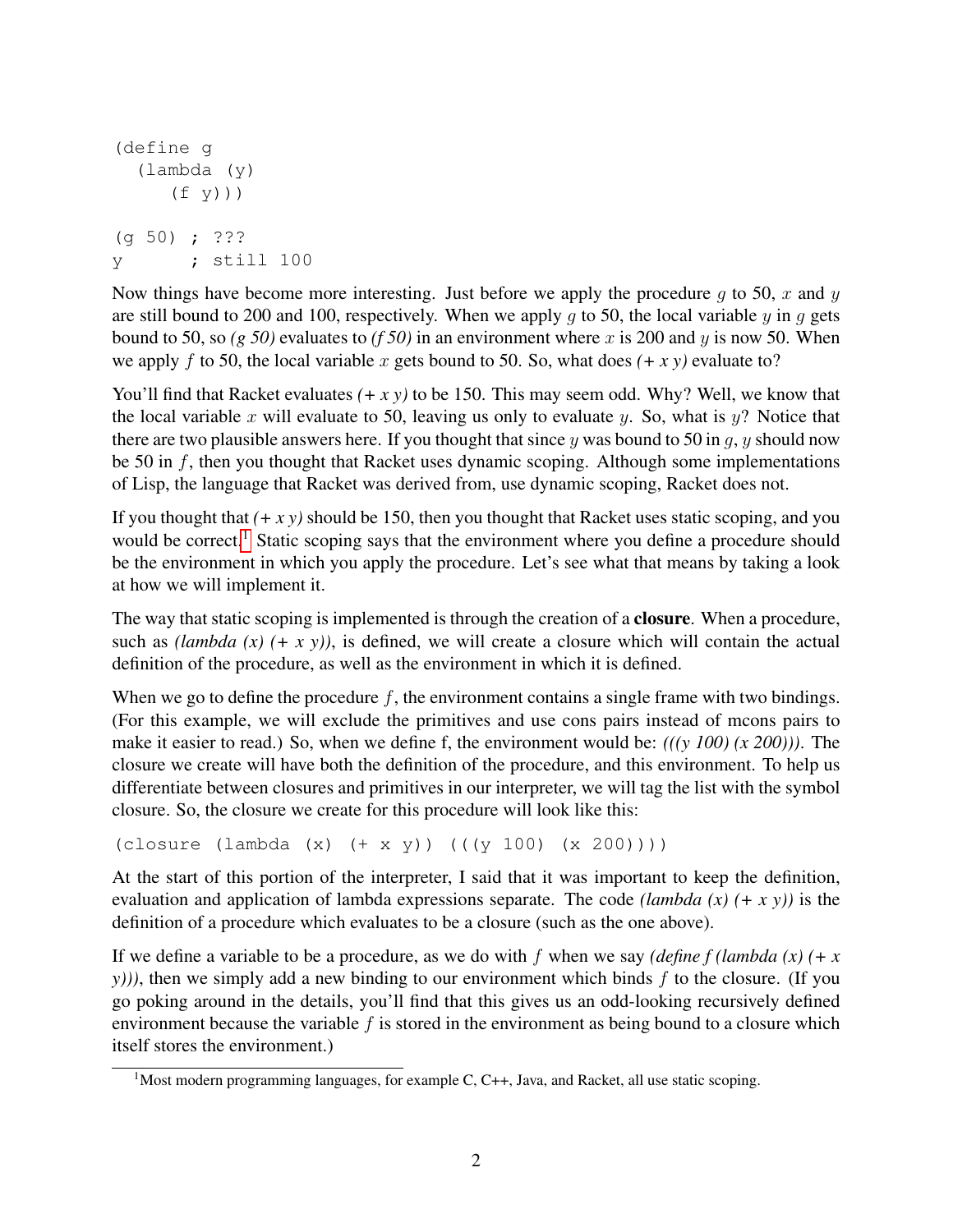So, what happens when you type *(f 50)*? First, Racket evaluates both f and 50: Racket looks up f in the environment, finding a closure, and 50 evaluates to itself. Then we apply the closure to 50.

To apply a closure to a list of arguments, we do the following: First, the environment which is saved in the closure will get temporarily extended to include bindings of each of the procedure's parameters (which is just x in this example) to the values of the arguments (which is 50 here). Then, the lambda expression stored in the closure is evaluated with respect to this extended environment, and the resulting answer will serve as the final answer for the procedure application. So, after we extend the environment  $((y 100) (x 200))$  to include the new binding  $(x 50)$ , we evaluate  $(+ x y)$ and get 150.

We'll go into details in the next sections.

#### 2 Defining and evaluating *lambda*

As mentioned in the introduction, when we define a lambda expression, we will construct a closure which is a tagged list containing the symbol closure, followed by the lambda expression, followed by the current environment:

```
(define make-closure
   (lambda (lambda-exp env)
     (list 'closure lambda-exp env)))
```
Here is an example of what happens in Racket when we evaluate a lambda expression:

```
> (lambda (y) (+ x y))
#<procedure>
```
What Racket is actually storing is a closure, though it hides the internal representation from you and reports #<procedure>. When we evaluate a procedure in our interpreter, we get the following:

```
INTERPRETER> (lambda (y) (+ x y))
(closure
   (lambda (y) (+ x y))(((empty ())
     (first (primitive first #<procedure first>))
     ...
    ))
)
```
Notice that it displays the entire environment, including all the primitive procedure definitions. This will get very tedious. I've provided you with a new print function, *i-print* which, along with a few other things, hides the environment when displaying closures.

When our interpreter encounters a lambda expression, it should create a closure. We can accomplish this by adding the following line to *i-eval*:

((lambda? exp) (make-closure exp env))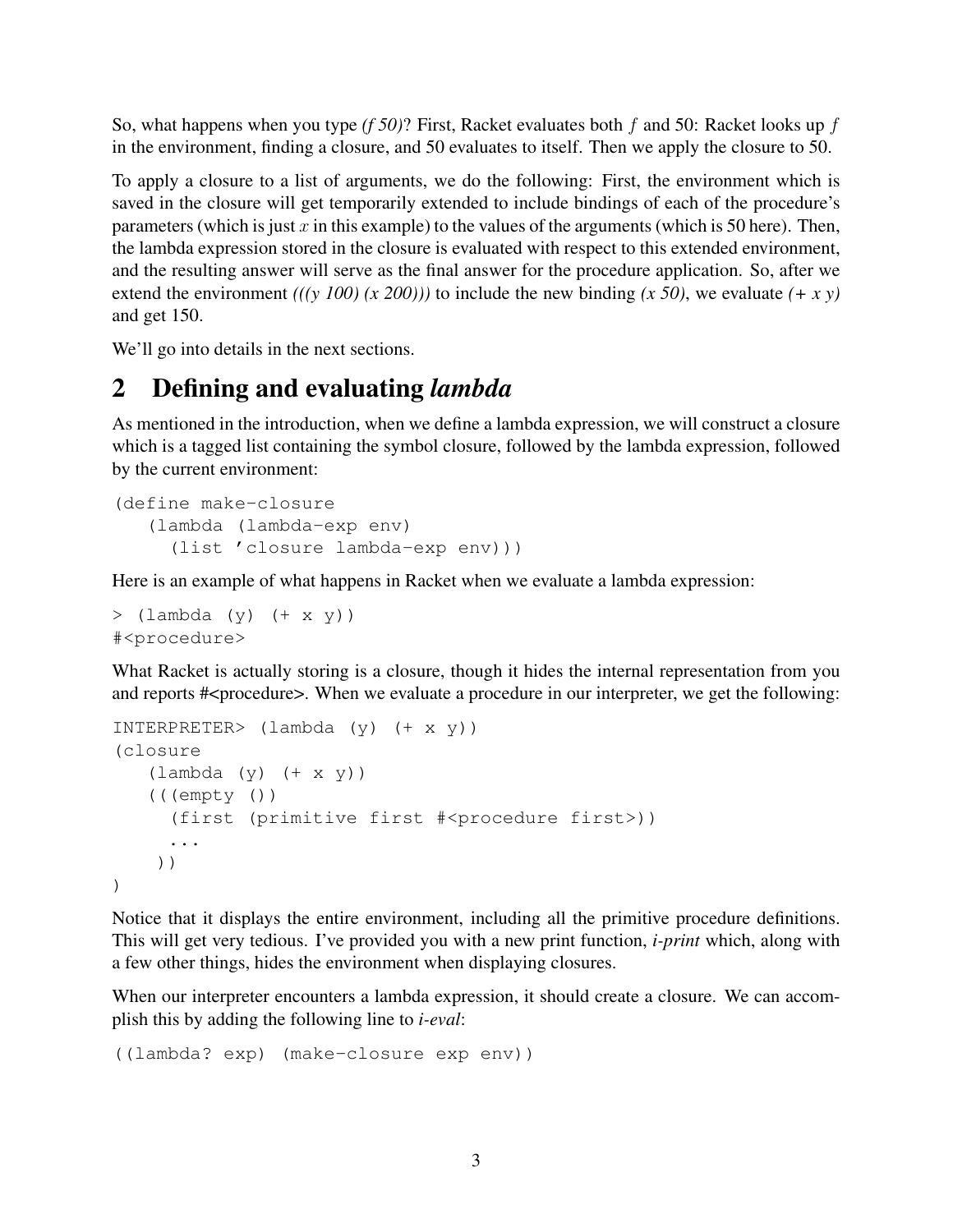#### 2.1 Testers and selectors for closures

Now we need to define testers and selectors for closures.

First, define the tester *lambda?*, which checks if an expression is a lambda expression, and the tester *closure?*, which checks if an expression is a closure.

```
(define lambda?
  (lambda (exp)
     ...))
(define closure?
  (lambda (exp)
     ...))
> (closure? (make-primitive '+ +))
#f> (closure? (make-closure '(lambda (x) (+ x y)) global-env))
#t
```
Define the selector *procedure-parameters*, which returns the parameter names from a closure.

```
(define procedure-parameters
  (lambda (closure)
    ...))
> (procedure-parameters (make-closure '(lambda (x z) (+ x y))
                                          global-env))
(x z)> (procedure-parameters (make-closure '(lambda () (display 5) (newline))
                                         global-env)
()
```
Define the selector *procedure-body*, which returns the body of the procedure from a closure.

```
(define procedure-body
  (lambda (closure)
    ...))
> (procedure-body (make-closure '(lambda (x z) (+ x y)) global-env))
((+ x y))> (procedure-body (make-closure '(lambda () (display 5) (newline))
                                  global-env))
((display 5) (newline))
```
Define the selector *procedure-env*, which returns the environment from a closure.

```
(define procedure-env
  (lambda (closure)
```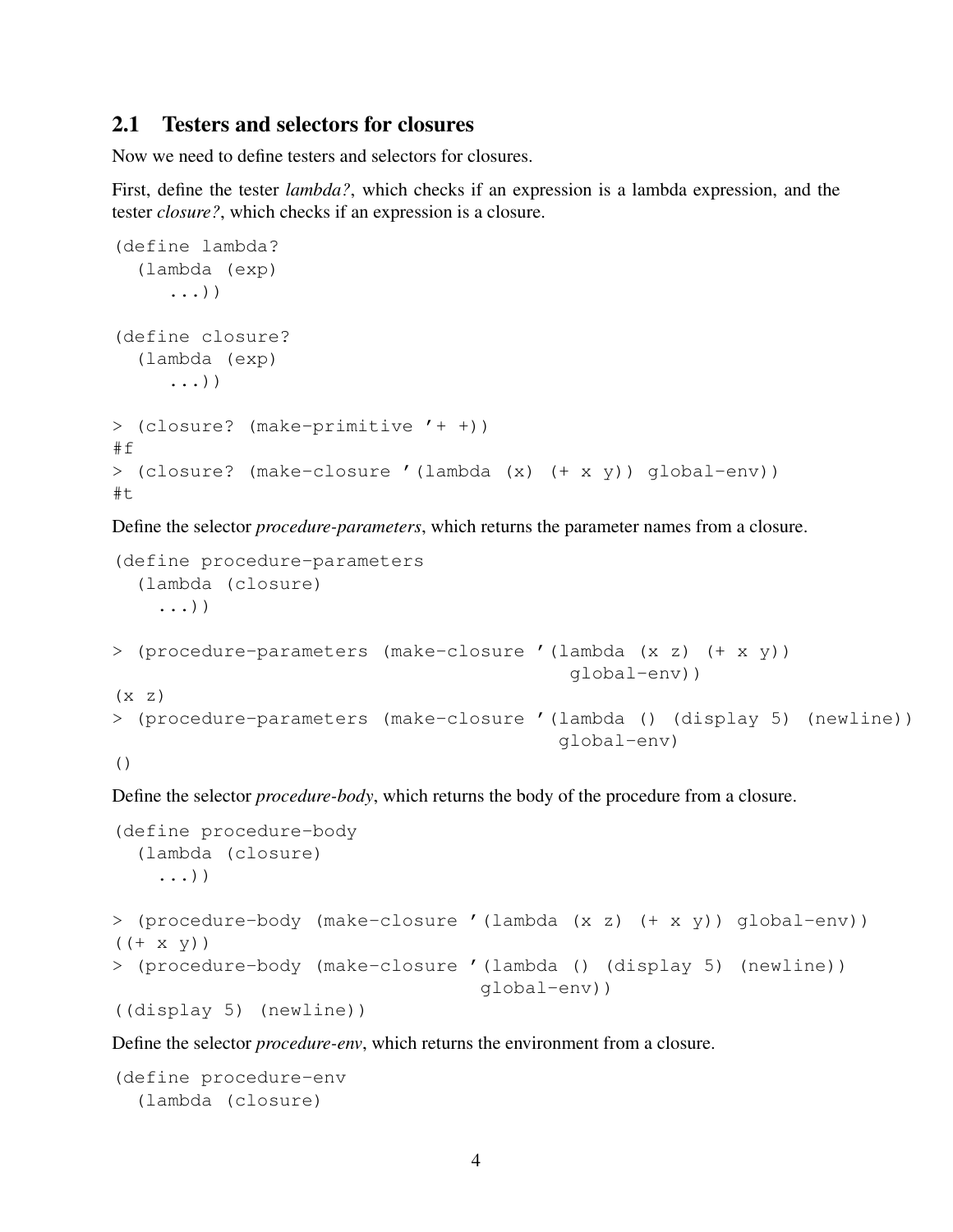```
...))
```

```
> (procedure-env (make-closure '(lambda () (display 5) (newline))
                                (empty-env)))
() ; this is the empty-environment
> (procedure-env (make-closure '(lambda () (display 5) (newline))
                                global-env))
... ; returns the global environment
```
# 3 Applying lambda

All we have to do now is apply our lambda expressions (which are now closures) to a list of arguments. Let's follow this next example step by step. This expression should return 20.

 $((\text{lambda} (x) (+ x 30)) ((-50 5))$ 

First, *i-eval* will recognize this expression as a procedure application (since it's a list and you wrote *application?* in Part 2). It will then (recursively) evaluate the operator *(lambda (x) (+ x 30))* using the current environment, evaluate the list of operands (*(/ -50 5)*) using the current environment, and then call *i-apply* to apply the resulting closure to the list (-10). The closure obtained by evaluating the operator will look like this:

```
(closure (lambda (x) (+ x 30)) (((empty ())
                                  (first (primitive...)) ...)))
```
In *i-apply*, we will need to add a case to handle closures:

```
((closure? proc) (apply-closure proc vals))
```
The new procedure *apply-closure* should implement the steps described above. In particular, *applyclosure* should first extend the environment stored in the closure using the procedure's parameters bound to the list of values. Then it should evaluate the body of the procedure in the context of that new environment. In this case, a new frame containing the single binding *(x -10)* will be added to the procedure's environment, and then the sequence of expressions in the body  $((+ x 30))$  will be evaluated in that new environment, yielding a final result of 20.

Remember that the body of a procedure is a list of expressions to be evaluated, so you cannot use *i-eval* directly on the body. Instead, you must call *i-eval* on each expression, in order from first to last. You should be able to handle the evaluation of the procedure body using the *eval-begin* procedure you wrote in Part 2.

Make sure you clearly understand these steps before you try to update *i-apply* and write *apply-closure*. Once you've written your *apply-closure* function and have tested it thoroughly, you can uncomment the line beginning with *((closure? proc)* in *i-eval* and in *i-print*.

### 4 Implementing *let*

A *let* expression has the following syntax:

(let ((var1 val1) (var2 val2) ... (varn valn))